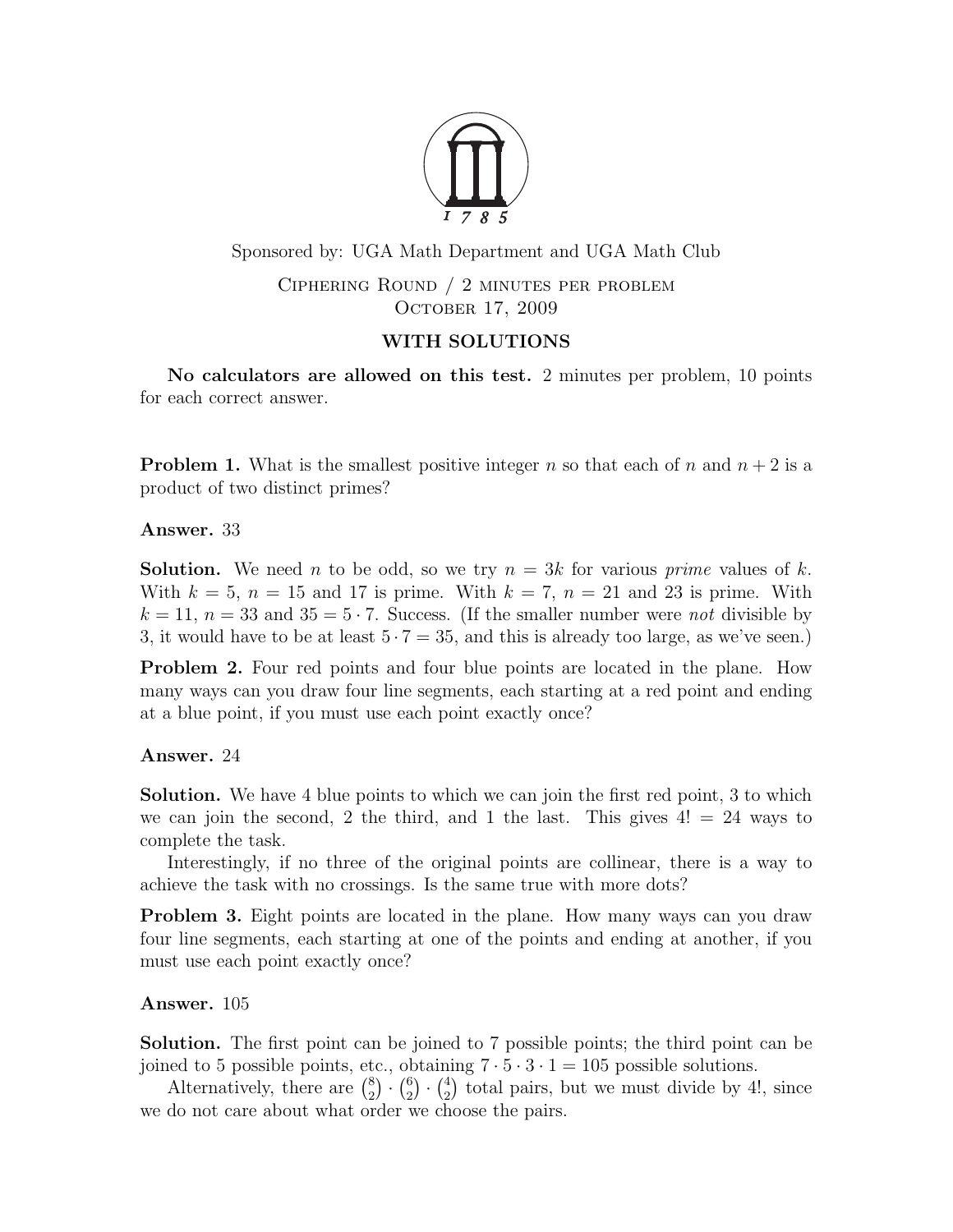**Problem 4.** The faces of a rectangular box have areas 10, 14, and 35 sq ft, respectively. What is the volume of the box, in cu ft?

Answer. 70

**Solution.** If x, y, and z are the dimensions of the box, we have  $xy = 10$ ,  $xz = 14$ , and  $yz = 35$ . Therefore,  $xyz = \sqrt{(xy)(xz)(yz)} = \sqrt{(10)(14)(35)} = \sqrt{(2 \cdot 5)(2 \cdot 7)(5 \cdot 7)} =$  $2 \cdot 5 \cdot 7 = 70.$ 

Problem 5. The dresser drawer of a faithful UGA student contains 5 red socks and 3 black socks. He pulls out two socks at random (without replacement). What is the probability that the socks have the same color? Give your answer as a fraction in lowest terms.

Answer.  $13/28 \approx 46\%$ 

**Solution.** There are  $8 \cdot 7$  ways to draw two socks. There are  $5 \cdot 4$  ways to draw two red socks and  $3 \cdot 2$  ways to draw two black socks. This gives a probability of  $26/56 = 13/28$  of drawing matching socks.

Alternatively, we have  $\begin{pmatrix} 8 \\ 2 \end{pmatrix}$  $\binom{8}{2} = 28$  pairs, of which  $\binom{5}{2}$  $\binom{5}{2}$  = 10 are both red and  $\binom{3}{2}$  $\binom{3}{2} = 3$ are both red. This gives 13/28.

**Problem 6.** Find the radius of the circle passing through the three points  $(2,3)$ ,  $(2, 6)$ , and  $(6, 3)$ .

## Answer. 5/2

Solution. This is a triangle with sides 3, 4, and 5, so it is a right triangle, and the center of the circumscribed circle is at the midpoint of the hypotenuse.

**Problem 7.** What is the smallest positive integer that is the hypotenuse of two distinct Pythagorean triangles? (That is, we want the smallest positive integer z so that  $z^2 = x^2 + y^2$  for two different *pairs* of positive integers x and y.)

## Answer. 25

Solution. It is well known that 7, 24, 25 is a Pythagorean triple. Multiplying the usual 3, 4, 5 by 5, we get 15, 20, 25.

Every "reduced" Pythagorean triple can be expressed in the form  $x = m^2 - n^2$ ,  $y = 2mn$ ,  $z = m^2 + n^2$  for some positive integers m and n with  $m > n$ . We obtain 25 by choosing  $m = 4$  and  $n = 3$ . To get a smaller z, we will need  $m \le 4$ ,  $n \le 3$ , and the list of z's we so obtain is  $z = 5, 10, 13, 17, 20$ , but there's no way to get these two ways.

The next such z is 50, but far more interesting is  $z = 65$ , and in this case there are four different pairs:

$$
65^2 = 16^2 + 63^2 = 33^2 + 56^2 = 25^2 + 60^2 = 39^2 + 52^2
$$
!!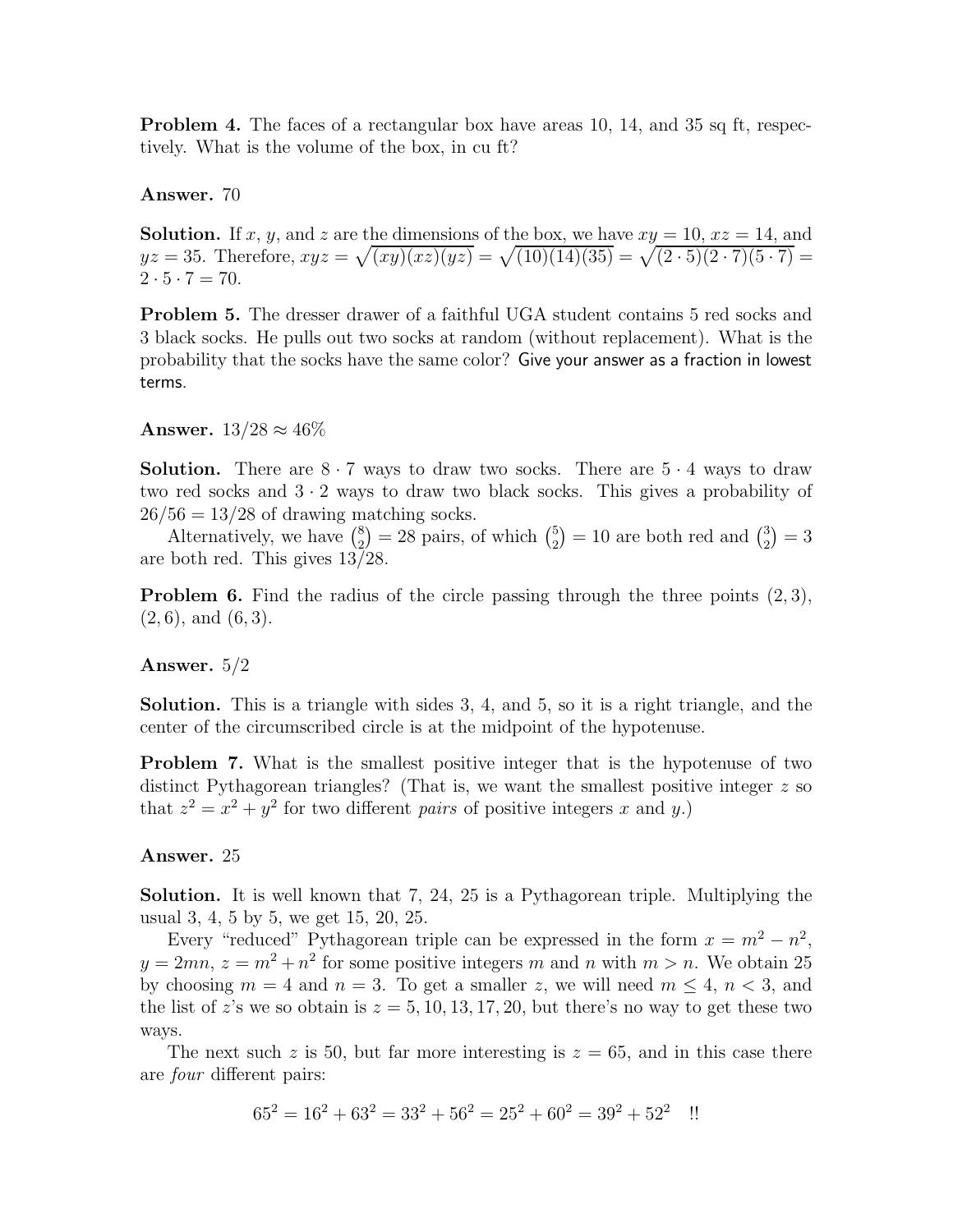(The last two are less interesting, of course, but they're there.) Note that  $65 = 5 \cdot 13$ , each of which is a Pythagorean z. The mystery is best resolved by using complex numbers (officially, Gaussian integers):

$$
652 = (32 + 42)(52 + 122) = ((3 + 4i)(3 - 4i))((12 + 5i)(12 - 5i))
$$
  
= ((3 + 4i)(12 + 5i))((3 - 4i)(12 - 5i)) = (16 + 63i)(16 - 63i) = 16<sup>2</sup> + 63<sup>2</sup>

but also

$$
= ((3-4i)(12+5i))((3+4i)(12-5i)) = (56-33i)(56+33i) = 562 + 332.
$$

**Problem 8.** Find the 2009<sup>th</sup> digit of the decimal expansion of  $4/7$ .

Answer. 2

**Solution.** The decimal expansion of  $k/7$  has period 6. We note that 2009 (mod 6)  $\equiv$ 5 (either divide to get 334 with a remainder of 5, or, by inspection, see that 2009  $(mod 2) \equiv 1$  and 2009  $(mod 3) \equiv 2$ , so we look at

$$
\frac{4}{7} = 0.\overline{571428}
$$

and see that the fifth digit is 2.

**Problem 9.** If a and b are the roots of  $x^2 + px + q = 0$ , then express  $a^3 - a^2b - ab^2 + b^3$ in terms of  $p$  and  $q$  alone.

## Answer.  $-p^3 + 4pq$

**Solution.** We have  $x^2 + px + q = (x - a)(x - b)$ , so  $p = -(a + b)$  and  $q = ab$ . Therefore

$$
a3 - a2b - ab2 + b3 = (a + b)3 - 4(a2b + ab2) = (a + b)3 - 4ab(a + b) = -p3 + 4pq.
$$

**Problem 10.** A sphere of radius 1 is inscribed in a right circular cone with base radius 2. What is the height of the cone?

Answer. 8/3

Solution. As pictured, we have similar right triangles with

$$
\frac{1}{h-1} = \frac{2}{\sqrt{h^2 + 4}},
$$

and so

$$
2(h-1) = \sqrt{h^2 + 4} \implies 4(h^2 - 2h + 1) = h^2 + 4 \implies 4h(h-2) = h^2.
$$